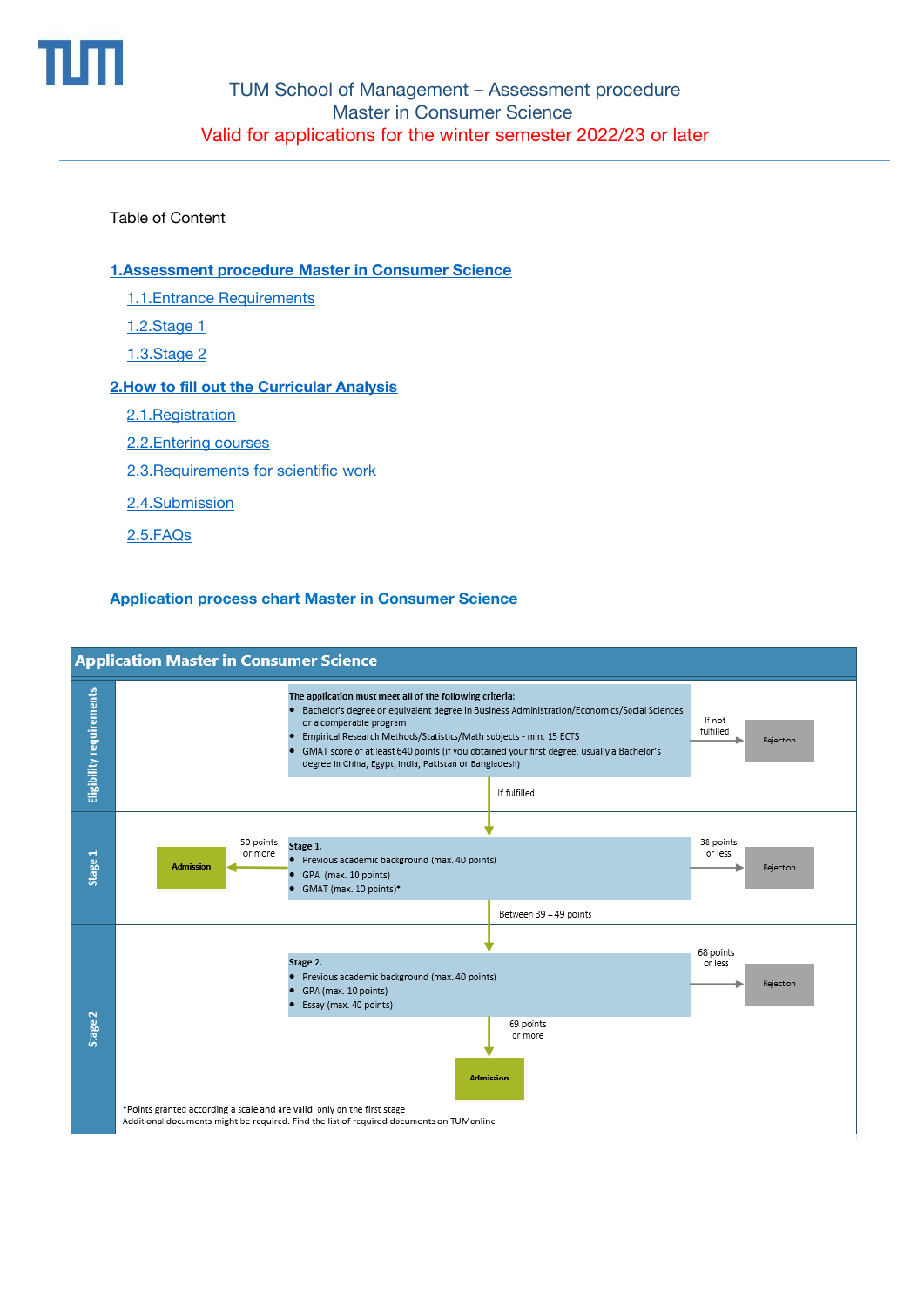## <span id="page-1-0"></span>**1. Assessment procedure Master in Consumer Science**

### <span id="page-1-1"></span>**1.1.Entrance Requirements**

To be eligible to apply for the Master in Consumer Science program, applicants must:

- (a) hold a Bachelor's degree or equivalent (at least 140 ECTS at the time of application) in management, economics, or social sciences (e.g. sociology, psychology, communication sciences or equivalent) and,
- (b) have a minimum of 15 ECTS in empirical research methods, statistics, quantitative methods or math.
- (c) submit a GMAT Score of at least 640 points if you have obtained your first degree (usually a Bachelor's degree) in China, Egypt, India, Pakistan or Bangladesh.

Please note that under no circumstances conditional admission will be given, in case an applicant does not meet the Entrance Requirements at the time of application!

If your application fulfills all entrance requirements from 1.1., we will start with the first stage of the assessment procedure.

### <span id="page-1-2"></span>**1.2.Stage 1: Previous academic background + GPA + GMAT (if equals or higher 650 points)**

If an application fulfills the entrance requirements, 10 points will be immediately granted for the min. 15 ECTS in empirical research methods, statistics, quantitative methods, or math. Additionally, 30 points will be granted for the experience gained in scientific writing in the context of a bachelor thesis, a project, a scientific paper, or a comparable paper; modules from the field of business administration / management or in the field of social / communication sciences; and modules from the field of economics or in the field of consumer behavior.

As long as the course has been passed, they can be considered for the assessment. The respective grade is irrelevant for the evaluation of the core module groups. If the application does not have the minimum number of credits stipulated for each category, zero points will be given in that specific field.

| Core module group                                                                                                                                                                     | <b>Points</b> |                     |
|---------------------------------------------------------------------------------------------------------------------------------------------------------------------------------------|---------------|---------------------|
| Subject-specific knowledge in the fields of statistics,<br>empirical research methods, quantitative methods,<br>mathematics amounting to at least 15 ECTS                             | 10            | immediately granted |
| Scientific writing in the context of a bachelor thesis, a<br>project, a scientific paper or a comparable paper of at<br>least 5 ECTS                                                  | 10            | could be granted    |
| Modules from the field of business administration /<br>management amounting to at least 10 ECTS or modules<br>in the field of social / communication sciences amounting<br>to 10 ECTS | 10            | could be granted    |
| Economics modules amounting to at least 5 ECTS or<br>modules from the field of consumer behavior amounting<br>to at least 5 ECTS                                                      | 10            | could be granted    |
| Total                                                                                                                                                                                 | 40            |                     |

Up to 10 points will be given for your overall final bachelor's degree grade. If you apply with a bachelor's degree from a foreign country and / or with a grade of grading system other than the German one, your grade will be converted into the German grading system using the [Bavarian](https://www.tum.de/en/studies/application/application-info-portal/grade-conversion-formula-for-grades-earned-outside-germany)  [formula by TUM](https://www.tum.de/en/studies/application/application-info-portal/grade-conversion-formula-for-grades-earned-outside-germany) or [Uni-Assist.](https://www.tum.de/en/studies/application/application-info-portal/uni-assist)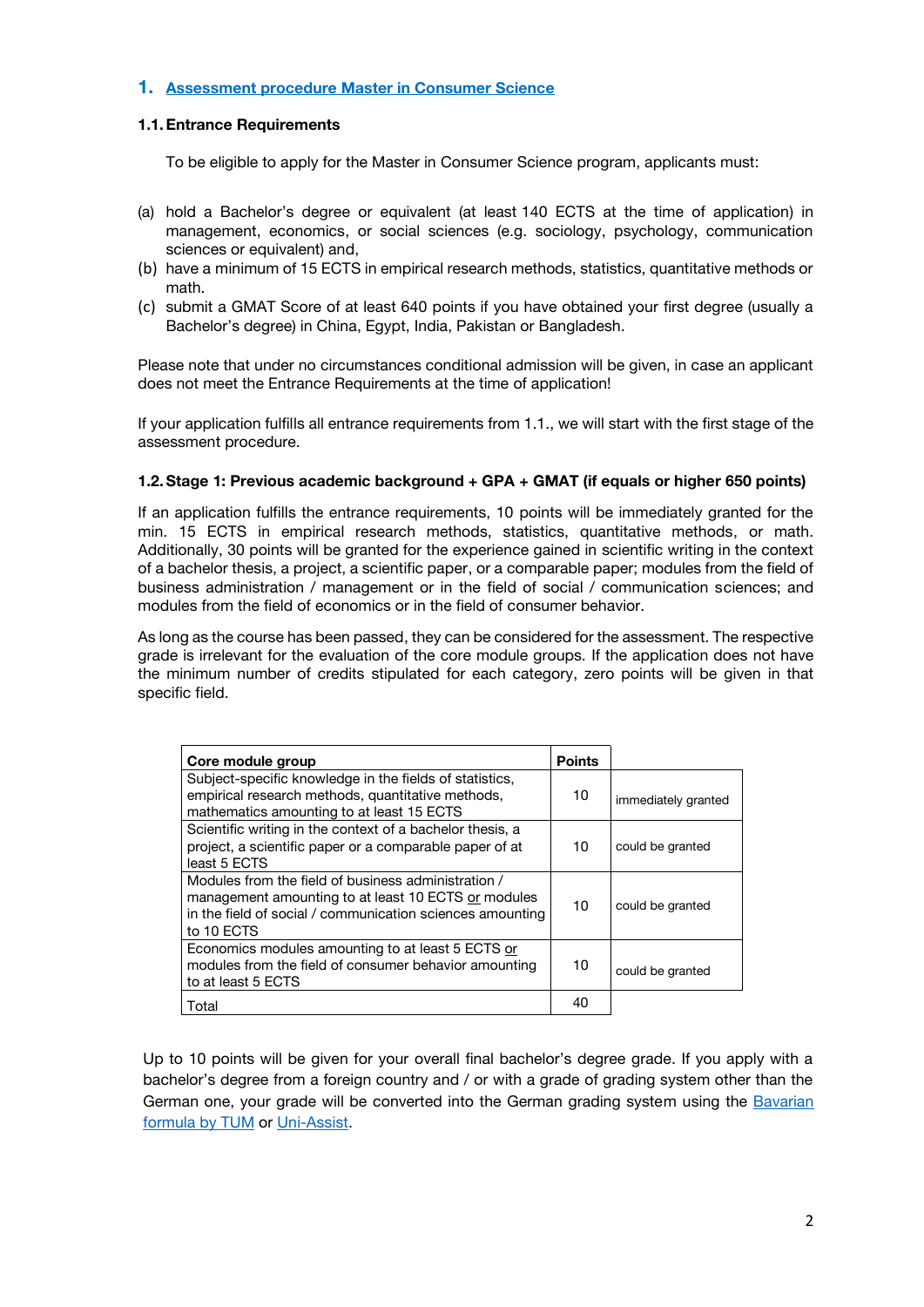| German<br>Grade | 1,0/1,1   1,2/1,3   1,4/1,5   1,6/1,7   1,8/1,9   2,0/2,1   2,2/2,3   2,4/2,5   2,6/2,7   2,8/2,9 |  |  |  |  | 3.0 or<br>below |
|-----------------|---------------------------------------------------------------------------------------------------|--|--|--|--|-----------------|
| <b>Points</b>   |                                                                                                   |  |  |  |  |                 |

The points from the core modules and your final grade will be combined.

Extra points will be given for a GMAT score according to the table below:

| <b>GMAT</b>   | 640 | <b>S50</b><br>n | 660 | n<br>ັ | 680 | $\sim$<br>69C |        |
|---------------|-----|-----------------|-----|--------|-----|---------------|--------|
| <b>Points</b> |     |                 | _   |        |     |               | C<br>υ |

Please note that if you have obtained your first degree (usually a Bachelor's degree) in China, Egypt, India, Pakistan and Bangladesh you must submit a GMAT Score of at least 640 points with your application. Extra points will be granted only with a score equal or higher to 650. If your Bachelor's degree has been obtained in any other country, submitting a GMAT is optional for you. If you decide to submit a GMAT, the extra points will be given according to the same table.

The extra points of the GMAT are considered only on the first stage of the assessment procedure.

Please be sure you give the Technical University of Munich the right to verify it online.

The result of stage 1 either leads to:

- a rejection: if the application only reaches 38 points or less
- a direct admission: if the application reaches 50 points or more
- to the evaluation of the essay in stage 2 of the assessment procedure: if the application reaches between 39 and 49 points.

Since the essay is a mandatory document for the application, all applicants must upload it in TUMonline, even if they are sure of obtaining admission in stage 1. We expect our applicants to have a high standard of scientific writing, therefore applicants who fail to meet this standard will unfortunately be excluded from the assessment process in case plagiarism is detected in the essay.

## <span id="page-2-0"></span>**1.3.Stage 2: Points from Stage 1 (without GMAT) + Essay**

In case the Essay is relevant for the final assessment, it will be evaluated based on the following criteria, the maximum point score for the essay is 40 points:

- Ability of scientific-logical reasoning (max. 20 points)
- Classification of economic-technical facts (max. 10 points)
- English-language expressiveness (max. 10 points)

The final result in stage 2 consists of the combined points from stage 1 (GMAT not being considered in stage 2) and the total points achieved in the evaluation of the Essay. If the combined total is 69 points or more, the application will be accepted (admission), if the total point score is 68 points or less, the application will be rejected.

Please refer to the info sheet "How should I write the essay?" on our [website](https://www.wi.tum.de/programs/master-management-technology/application/) for more information regarding the essay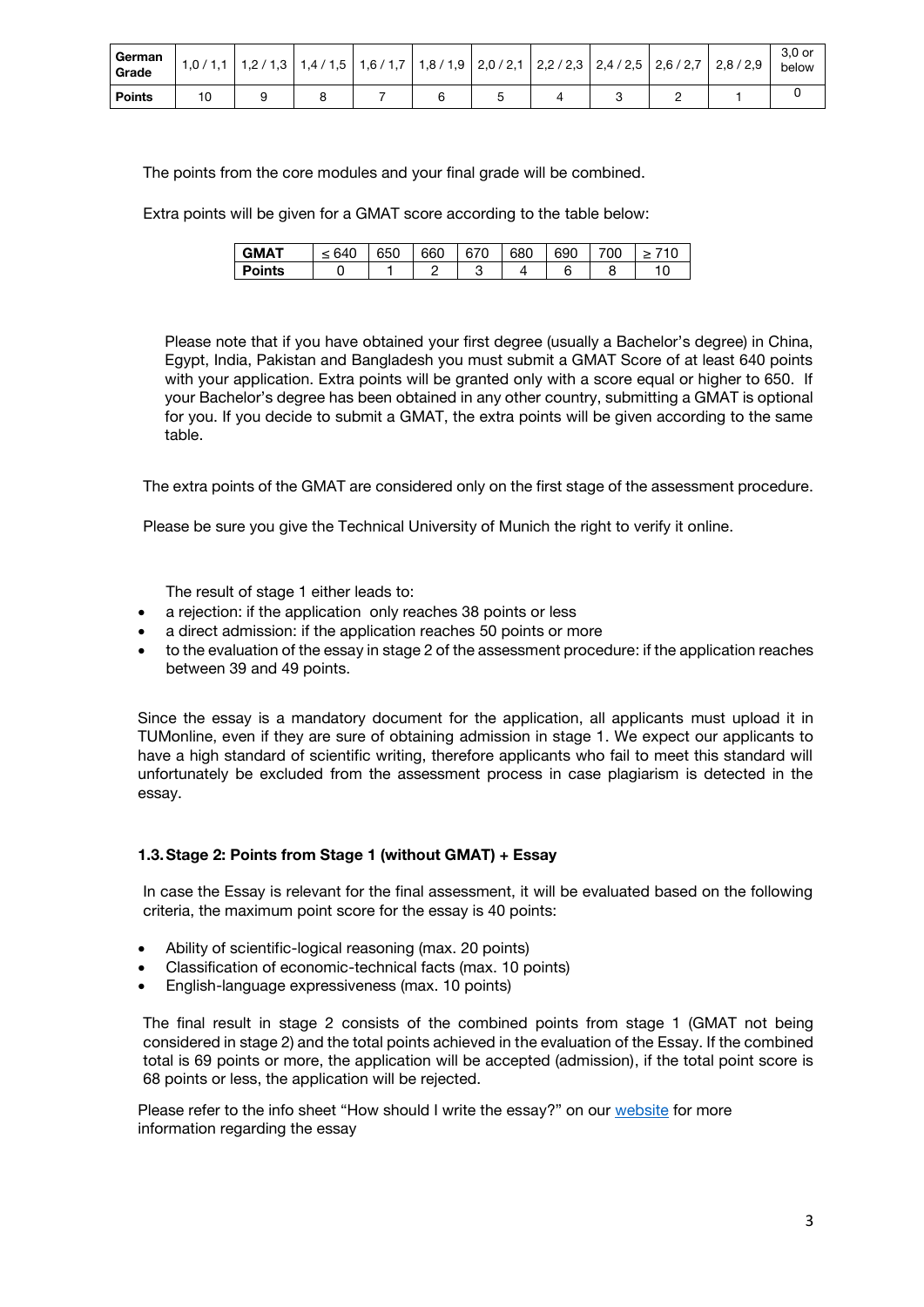# <span id="page-3-0"></span>**2. How to fill out the Curricular Analysis?**

In accordance with Annexure 2 of the examination and study regulations of the Master's Program in Consumer Science, the assessment commission uses a curricular analysis to assess your eligibility and aptitude. During your application in TUMonline, you will need to follow a link to fill out the Curricular Analysis.

### <span id="page-3-1"></span>**2.1.Registration**

Please fill out the registration form. The link to this form will be provided at the very end of your TUM Online application.

| <b>TLIT</b> Aptitude Assessment TUM                               |                                                                                                                                                                                                                                        | Admin log in            |                                                                                                                |  |
|-------------------------------------------------------------------|----------------------------------------------------------------------------------------------------------------------------------------------------------------------------------------------------------------------------------------|-------------------------|----------------------------------------------------------------------------------------------------------------|--|
| Email:                                                            | Welcome to the TUM Aptitude Assessment Portal<br>Enter your email address to receive a login code. After logging in, you will be able to create new curriculum analysis or edit an existing one.<br>Submit<br>Please input your email! |                         | Please enter your email<br>address and click<br>submit. In short you will<br>receive an e-mail with a<br>code. |  |
|                                                                   | Help<br>In case you need help or need to edit an already submitted curriculum analysis please contact us here: TUM Administration.                                                                                                     |                         |                                                                                                                |  |
| TUM School of Management 2022. All rights reserved.               |                                                                                                                                                                                                                                        |                         |                                                                                                                |  |
|                                                                   | Welcome to the TUM Aptitude Assessment Portal                                                                                                                                                                                          |                         |                                                                                                                |  |
|                                                                   | Enter the login code associated with the email address: daniela.rueda.urrea@tum.de                                                                                                                                                     |                         | Enter the 6 digit code<br>you received.                                                                        |  |
| Login Code:                                                       | Submit<br>Please input your 6 digit login code!                                                                                                                                                                                        |                         |                                                                                                                |  |
| Enter your personal information                                   |                                                                                                                                                                                                                                        |                         |                                                                                                                |  |
| ← Your Curriculum Analysis                                        |                                                                                                                                                                                                                                        | Reset<br>Submit<br>Save |                                                                                                                |  |
| for Testprocess - Testing Studies<br>⊙ Credits/Modules Validation |                                                                                                                                                                                                                                        |                         |                                                                                                                |  |
| 0/0                                                               |                                                                                                                                                                                                                                        |                         |                                                                                                                |  |
| * First Name:                                                     |                                                                                                                                                                                                                                        |                         |                                                                                                                |  |
| * Last Name:                                                      |                                                                                                                                                                                                                                        |                         |                                                                                                                |  |
| * Applicant Number 2:                                             |                                                                                                                                                                                                                                        |                         |                                                                                                                |  |
| * Application Number 2:                                           |                                                                                                                                                                                                                                        |                         |                                                                                                                |  |
| * Date of Birth:                                                  | $\overline{\phantom{a}}^{\scriptscriptstyle\text{H}\text{-}\text{B}}$<br>Select date                                                                                                                                                   |                         |                                                                                                                |  |
| * TUM Alumnus:                                                    |                                                                                                                                                                                                                                        |                         |                                                                                                                |  |
| * Academic Qualification 2:                                       |                                                                                                                                                                                                                                        |                         |                                                                                                                |  |
| * University Name:                                                |                                                                                                                                                                                                                                        |                         |                                                                                                                |  |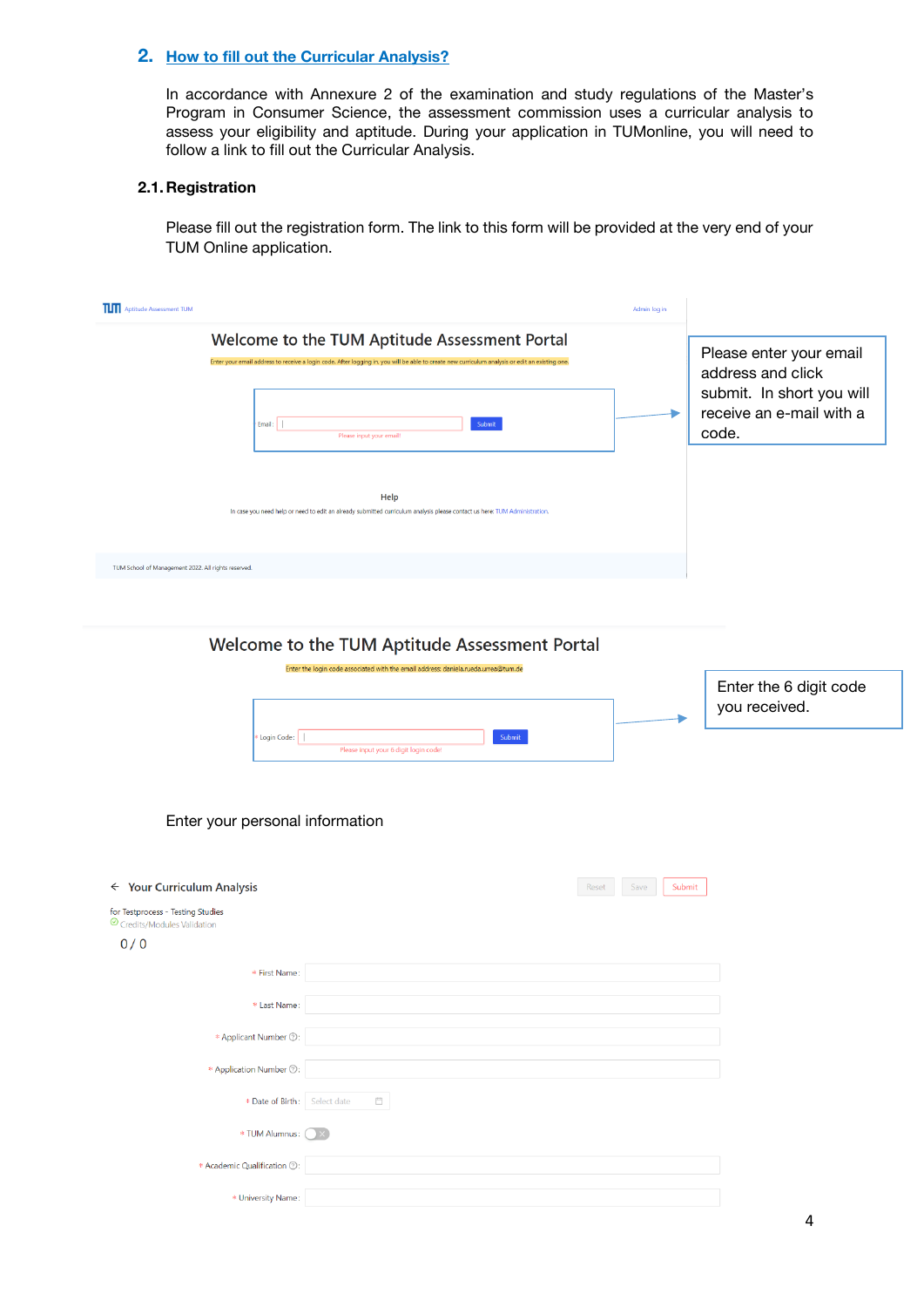| * University Name:<br>* University City:                    |  | Please provide information<br>regarding your undergraduate<br>studies (bachelor program):                                     |
|-------------------------------------------------------------|--|-------------------------------------------------------------------------------------------------------------------------------|
| * University Country:<br>* Required Credits 2:              |  |                                                                                                                               |
| * Current Credits 2:<br>* Standard period of study (years): |  | Please enter the required amount<br>of credits to complete the studies<br>and the standard length of the<br>program in years. |
|                                                             |  |                                                                                                                               |

## <span id="page-4-0"></span>**2.2.Entering Courses**

Please enter all modules/courses, grades, and credits (ECTS) according to the Transcript of Records of your undergraduate studies (Bachelor Degree Program) in German or English. If you have completed additional classes that are not part of your main study program but were accomplished to gain missing credits necessary for a successfully application or because you additionally studied at another university, please list them under the sixth category **Subjects from additional transcripts and/or additional degrees** and upload the transcript(s) in TUMonline.

List them according to the following subject groups as you see fit and please enter each subject only once! We recommend you to upload course descriptions for our reference.

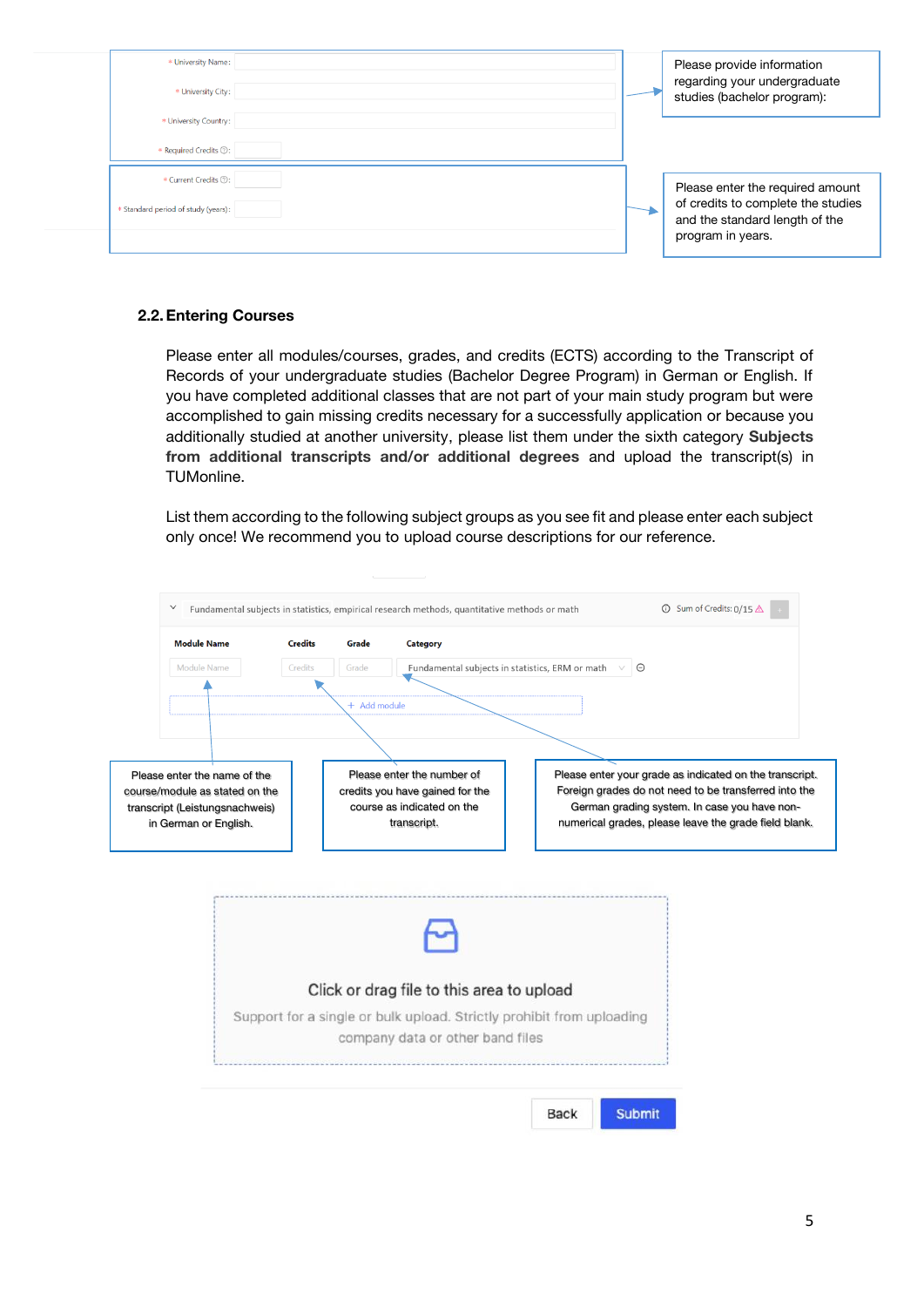1. Subject-specific knowledge in the fields of statistics, empirical research methods, quantitative methods, mathematics amounting to at least 15 ECTS

Examples: Statistics, empirical research methods, market research

### **Please upload the course description(s) for our reference.**

2. Scientific writing in the context of a bachelor thesis, a project, a scientific paper, or a comparable paper of at least 5 ECTS

Examples: Bachelors thesis, scientific paper

### **Please upload your written paper and the corresponding course description(s).**

3. Modules from the field of business administration / management amounting to at least 10 ECTS or modules in the field of social / communication sciences amounting to min. 10 ECTS

Examples: Business management, controlling, marketing, strategic management

4. Economics modules amounting to at least 5 ECTS or modules from the field of consumer behavior amounting to at least 5 ECTS

Examples: Consumer behavior, consumer affairs, microeconomics, macroeconomics

- 5. All other subjects Examples: English, american history, biology, etc.
- 6. Subjects from additional transcripts and/or additional degrees

All completed additional classes that are not part of your main study program but were accomplished to gain missing credits necessary for a successfully application

#### **Please upload the course description(s) for our reference.**

Please assign all modules/courses that do not fit in one of the above-mentioned subject groups or that you are unsure of (no. 1-4) to the category no. 5: All other subjects. Please make sure you enter each subject only once.

#### <span id="page-5-0"></span>**2.3 Additional Information about core modules**

Requirements for a scientific work as mentioned in 2.2 (point 2.)

- A scientific work should contain scientific sources and a bibliography (only internet sources do not count)
- The work should be conducted individually (no group work is accepted)
- The work should contain a minimum of ten A4 pages (cover page, reference list and appendix excluded)
- If the scientific work is not explicitly mentioned in the transcript (e.g. as "Bachelor Thesis" or "Term Paper") please always upload the scientific document as well as the module description of the respective course

If the application is rejected because of missing scientific work, applicants are asked to submit a proof of scientific work within one week after the rejection.